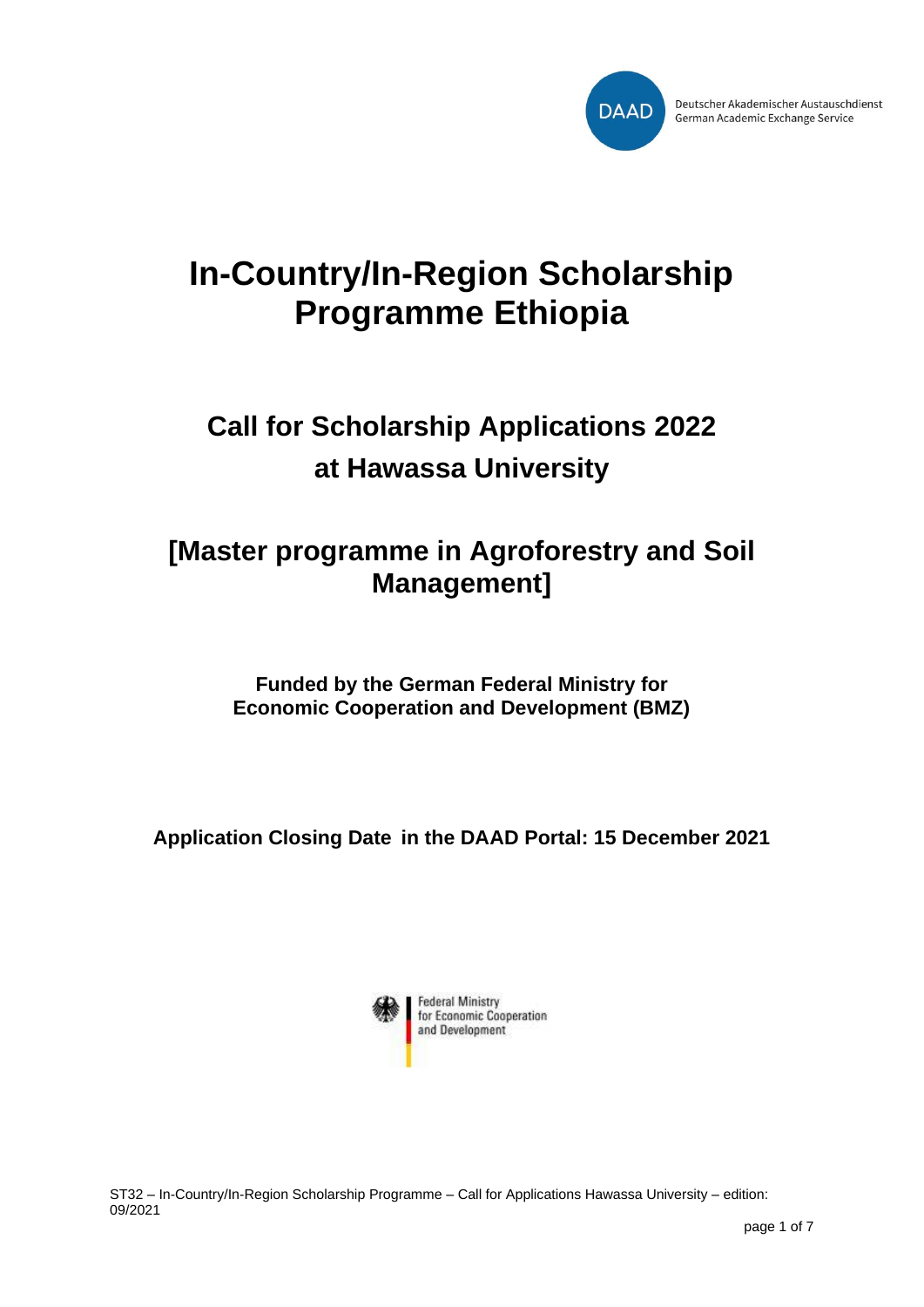

### **Programme Objectives**

The programme aims at fostering strong, internationally oriented higher education systems in Sub-Saharan Africa with the capacity to contribute to sustainable development. To this end, scholarships are granted for development-related Master or doctoral studies for individuals who plan to pursue a career in teaching and/or research at a higher education institution in Sub-Saharan Africa.

By training future academic and professional leaders, the programme contributes to the following **long-term impacts:**

- Qualified professionals' involvement in the solution of developmentrelated problems in Sub-Saharan Africa.
- Graduates strengthening education and research in Sub-Saharan Africa.
- Structural strengthening and regional networking of partner institutions and partner universities

To achieve these long-term impacts, the following outcomes have been formulated as programme objectives:

| <b>Programme objective 1:</b> Graduates have qualified to take over responsible<br>positions in or for their region of origin |
|-------------------------------------------------------------------------------------------------------------------------------|
| <b>Programme objective 2:</b> The participation of women and underprivileged<br>groups is reinforced                          |
| <b>Programme objective 3:</b> Organizational, financial and personal capacities<br>of partner institutions are strengthened   |

As part of the ..In-Country/In-Region Scholarship Programme", DAAD offers scholarships for Master studies. The programme is funded by the German Federal Ministry of Economic Cooperation and Development (BMZ) and aims at university staff in the first line, without neglecting the public sector demand of academically trained personnel.

The target group for scholarships are graduates from Sub-Saharan Africa with a first academic degree who want to pursue Master's courses, either

• in their home country

(**In-Country scholarships** are aimed at students who study in their home country or in the country for which they have a residence permit.)

- or -

• in another Sub-Sahara African country

(**In-Region scholarships** are aimed at students who want to participate in a study programme in a country of their home region (here: Sub-Saharan Africa/outside their home country).

It has been agreed upon that DAAD cooperates with Hawassa University by offering up to 6 In-Country/In-Region Scholarships for Master studies at Hawassa University for the intake 2022.

The awarding of scholarships will be subject to the provision of funds.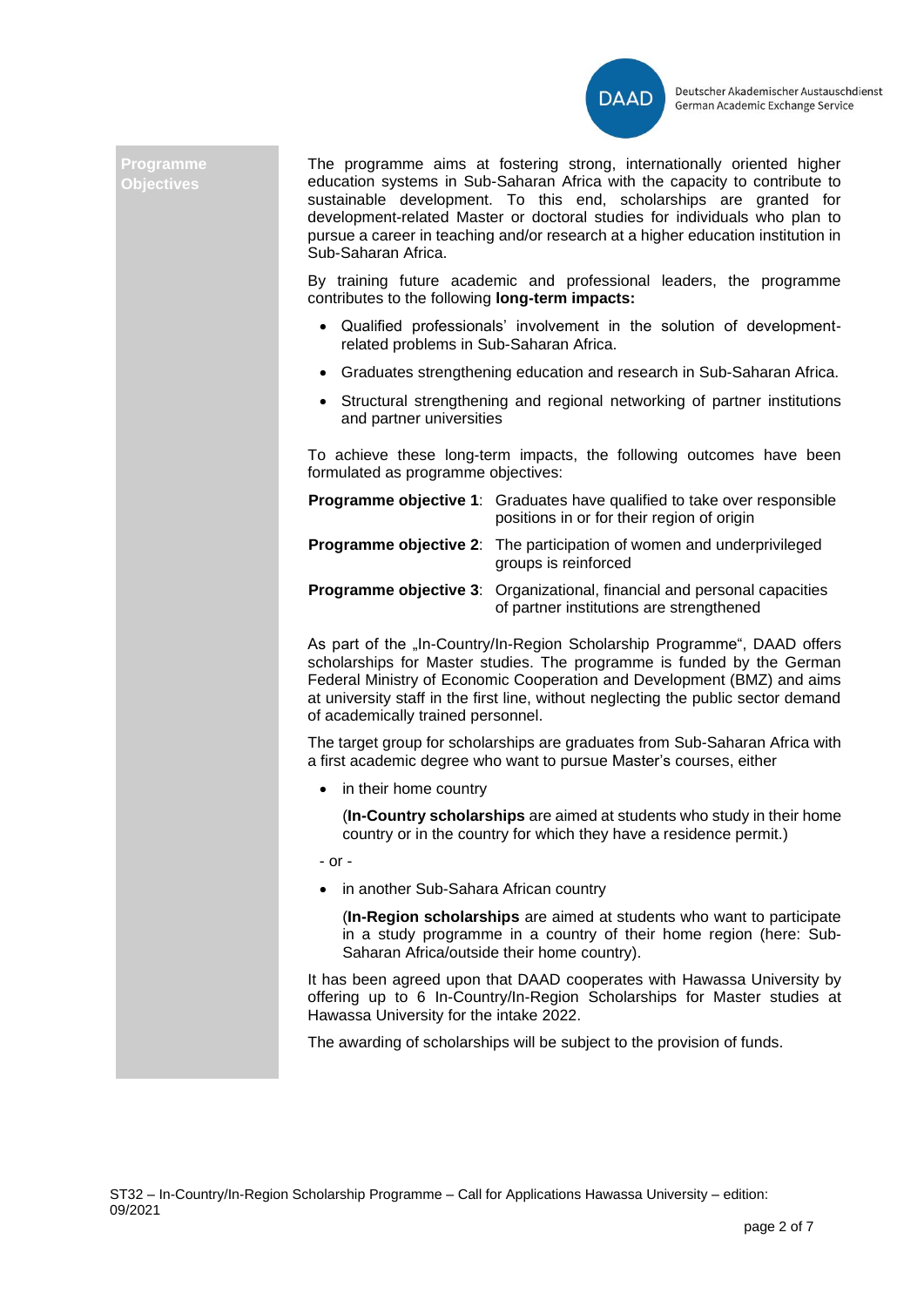

| <b>Application</b>           | Applicants must meet the following DAAD criteria:                                                                                                                                                                                                                                                                                                                     |
|------------------------------|-----------------------------------------------------------------------------------------------------------------------------------------------------------------------------------------------------------------------------------------------------------------------------------------------------------------------------------------------------------------------|
| requirements                 | have successfully completed a three-year university degree with above<br>average results (at least: Second Class/Upper Division or equivalent, if<br>applicable)                                                                                                                                                                                                      |
|                              | • clearly show motivation and strong commitment                                                                                                                                                                                                                                                                                                                       |
|                              | • have thorough knowledge of the language of instruction                                                                                                                                                                                                                                                                                                              |
|                              | • have generally completed their last university degree not more than 6<br>years ago at the time of application                                                                                                                                                                                                                                                       |
|                              | must be nationals or permanent residents of a Sub-Sahara African country<br>$\bullet$                                                                                                                                                                                                                                                                                 |
|                              | • should generally be a) staff member of a public university, b) candidate<br>considered for teaching or research staff recruitment, c) from the public<br>sector and/or d) Alumni of the DAFI-programme                                                                                                                                                              |
|                              | Female applicants, refugees with recognized refugee status and candidates<br>from other less privileged regions or groups are especially encouraged to<br>participate in the programme.                                                                                                                                                                               |
|                              | Scholarships are initially granted for one year and can be extended to a<br>maximum of the regular period of study upon receipt of an application for<br>extension. Scholars must demonstrate satisfactory progress before an<br>extension is granted.                                                                                                                |
|                              | Please note: Hawassa University might have additional requirements for<br>admission to the university.                                                                                                                                                                                                                                                                |
| <b>Eligible fields</b>       | The In-Country/In-Region Scholarship Programme supports studies in subject<br>areas with strong relevance to national development.                                                                                                                                                                                                                                    |
|                              | The scholarships at the Hawassa University are available in the following field:                                                                                                                                                                                                                                                                                      |
|                              | Master in Agroforestry and Soil Management                                                                                                                                                                                                                                                                                                                            |
|                              |                                                                                                                                                                                                                                                                                                                                                                       |
| <b>Place of tenure</b>       | Hawassa University, Ethiopia                                                                                                                                                                                                                                                                                                                                          |
|                              |                                                                                                                                                                                                                                                                                                                                                                       |
| Duration and<br>Commencement | The duration of the Master programme is generally two years (regular period<br>of studies) and is usually starting in September                                                                                                                                                                                                                                       |
|                              | Please note that the maximum duration of the scholarship is based on the time<br>that is left until the scholarship holder has reached the regular period of studies<br>in that programme; i.e., if you apply for a DAAD scholarship starting in your<br>second year of studies of a two-year programme, the maximum duration of<br>the scholarship will be one year. |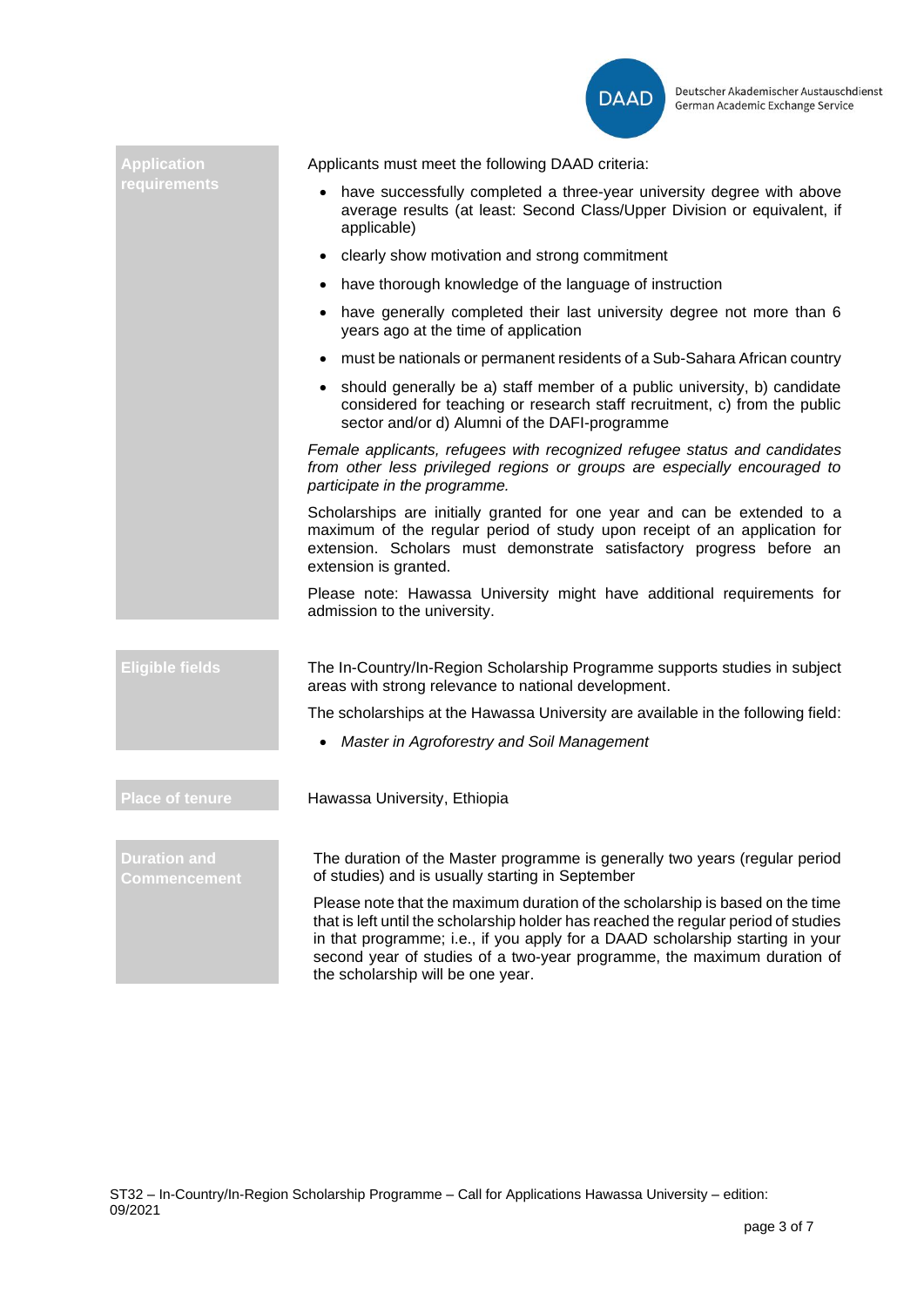

**Application and Selection Procedure** 

**The application process contains two steps. Please be aware of the DAAD application deadline as well as Hawassa University's deadline.**

## First step:

Applicants must apply for the scholarship via the DAAD portal. Applicants are asked to log into the DAAD portal, register themselves and submit a DAAD application. **DAAD Deadline: 15 December 2021**.

Parallel to this process, applicants must at the same time apply for admission at Hawassa University using the contacts and the method that is prescribed by the institution**. Hawassa University has set its own deadlines.** Please inform yourself about the respective admission processes at the host institution.

Only complete applications made to both the DAAD and to Hawassa University will be reviewed.

Please note: In some countries in Sub-Saharan Africa, a document from the Qualifications Authority for previous studies undertaken outside the respective country must be submitted for admission to the universities (e.g. Accreditation from the Higher Education Relevance and Quality Agency in Ethiopia). Please note that the application for these documents may take long and that it is the applicant's responsibility to get informed at an early stage in order to receive the documents from the respective authorities in time.

DAAD will conduct a formal examination of the applications received via the DAAD portal according to DAAD criteria. Only the list of applicants who meet the DAAD application requirements will be availed to Hawassa University for the next step.

## Second Step:

Hawassa University will screen, pre-select and shortlist the applicants. A detailed report consisting of the shortlisting procedure, the entire list of applicants, the ranked shortlist and the shortlisting panel members will be availed to DAAD. The ranked shortlist will contain preferably triple (at least double) the number of scholarships that have been attributed to the institution. Applicants who pass the host institutions pre-selection and DAADs formal checks are invited to an online interview. A selection committee assesses the applicant's aptitude based on the provided documents and the performance in the interview. In addition to the applicant's academic merit, extracurricular activities, motivation and the general fit for the programme, the selection committee will consider impediments described by the applicant in the DAAD application form in the assessment.

DAAD reserves the right of final selection.

**Application documents**

## **Mandatory documents to be submitted (in either English or German) for the DAAD scholarship application:**

- DAAD application form duly filled in (available in the DAAD-Portal)
- Curriculum vitae (please use the European specimen form at [http://europass.cedefop.europa.eu\)](http://europass.cedefop.europa.eu/), including a list of publications (if applicable).

ST32 – In-Country/In-Region Scholarship Programme – Call for Applications Hawassa University – edition: 09/2021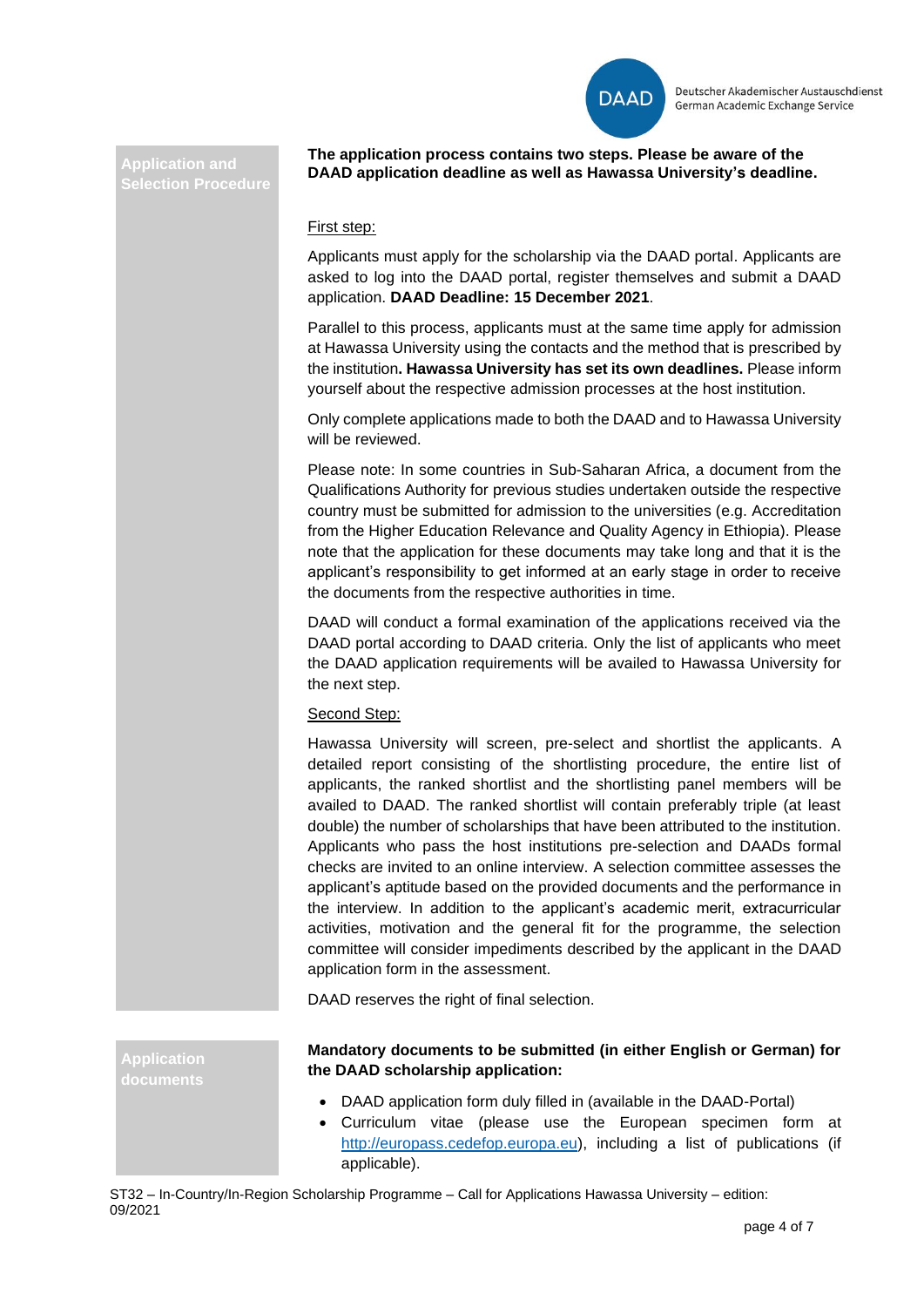

- Recommendation letter by university teacher/lecturer (this can be subsequently submitted before the scholarship begins if it is not available at the time of application due to the COVID 19 pandemic (Exception is valid only for the year 2021))
- Letter of admission from the host university / institution / network (this can be subsequently submitted before the scholarship begins if it is not available at the time of application)
- Certified copies of university degree certificates including transcripts (if available, including a grading scale for the final university grade)
- Letter of motivation
- Copy of the passport (if applicable) or National Identification Card
- If available, information on the recognition of the university degree certificates in the host country
- If applicable, information on the UNHCR registration as refugee
- Only for research-based Master programmes:
	- a timetable (if applicable: mentioning the planned research stay in Germany, see ["Additional benefits"](#page-5-0))
- Only for course-based Master programmes:
	- a semester schedule (if applicable, please add the information how and when a planned research stay in Germany would fit into the semester schedule; see ["Additional benefits"](#page-5-0))

## **Optional:**

Additional documents that might be relevant for your application (e.g. proof of internships, proof of employment).

Your application is only valid if you submit all the required documents to the DAAD portal on time. Incomplete applications cannot be considered. You are responsible for ensuring that your applications are complete.

Please note that the scholarship only becomes effective as soon as the Admission Letter from the university is issued. This must be submitted to the DAAD Portal as soon as possible and is part of a complete application.

**Submission of applications**

**Deadline 15 December 2021**

Applications have to be submitted via the DAAD portal through the following link:

**[https://portal.daad.de/sap/bc/bsp/sap/z\\_set\\_cookie/setcookie.htm?fund](https://portal.daad.de/sap/bc/bsp/sap/z_set_cookie/setcookie.htm?fund_ar=stv&id=57607713) [\\_ar=stv&id=57607713](https://portal.daad.de/sap/bc/bsp/sap/z_set_cookie/setcookie.htm?fund_ar=stv&id=57607713)**

Applications submitted through other channels or to other authorities will not be considered.

The DAAD portal closes at 24.00 hrs. Central European Time (CET or CEST) on the last application day.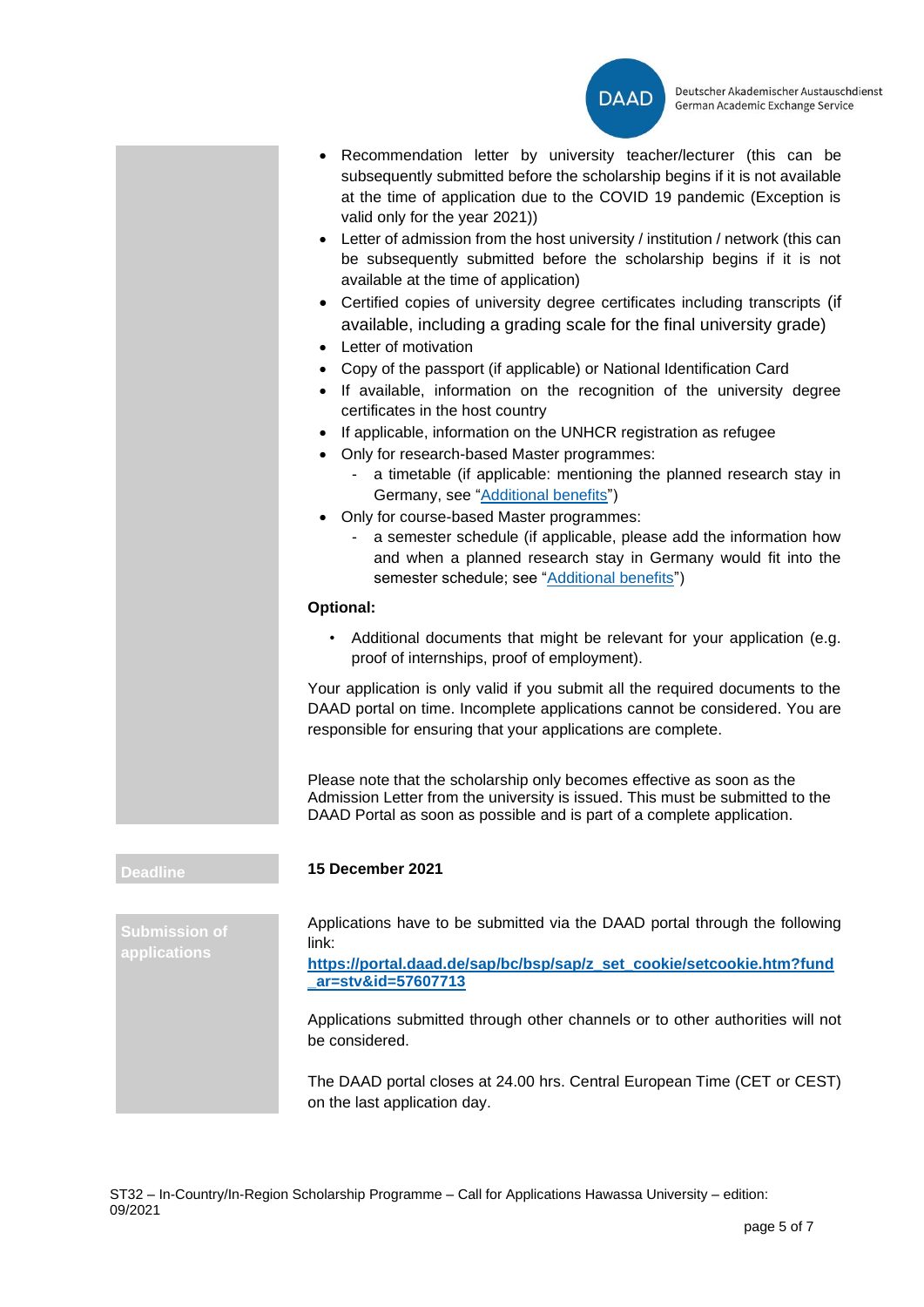

### **Scholarship funding** The scholarship covers:

| <b>Item</b>                                 | <b>Payment</b>    | <b>Amount</b>                               |
|---------------------------------------------|-------------------|---------------------------------------------|
| Tuition Fees*                               | annually          | the regularly charged amount                |
| <b>Study and</b>                            |                   |                                             |
| research                                    | annually          | 460 EUR                                     |
| allowance                                   |                   |                                             |
| <b>Printing</b><br>allowance                | once towards the  |                                             |
|                                             | end of the        | 400 EUR                                     |
|                                             | scholarship       |                                             |
| <b>Monthly</b>                              |                   |                                             |
| <b>Scholarship</b>                          | monthly           | 180 EUR (In-Country)<br>200 EUR (In-Region) |
| (Accommodation                              |                   |                                             |
| , Food etc.)                                |                   |                                             |
| Travel allowance<br>(In-Region only)        | twice (beginning/ | The flat rate travel allowance              |
|                                             | end of            | will be specified in the letter of          |
|                                             | scholarship)      | award                                       |
| <b>Health Insurance</b><br>(In-Region only) |                   | If applicable;                              |
|                                             | annually          | It will be administered by                  |
|                                             |                   | DAAD regional office for Africa             |

\*Please note that in some cases not all fees and costs that are mentioned on the official fee structure of the host institution can be covered by DAAD in full, e.g. if the agreement with the funding organization prevents us from funding certain items in the fee structure or if items that are included in the fees are supposed to be covered through the individual scholarship benefits. DAAD will transfer the fees directly to the host institution.

#### **Payment of scholarship funds** The DAAD will endeavour to transfer / pay out the first monthly payment to you as quickly as possible after your arrival/ after the beginning of your scholarship. Processing the first transfer of funds may take some time, especially if you are able to set up your bank account only after your arrival in your destination country. To be able to cover the costs which arise until you receive your first scholarship payment, we recommend that you bring a financial reserve with you.

Please note that the travel allowance for In-Region scholarship holders will only be transferred along with the first scholarship rate, i.e. after the arrival in the host country.

The scholarship will be paid directly to the scholarship holder´s bank account. Further details will be announced after admission to the scholarship programme on the Letter of Award.

<span id="page-5-0"></span>**Additional benefits** DAAD In-Country/In-Region scholarship holders are also

a) encouraged to apply for a **research stay in Germany** for 3 up to 6 months. Please note: **The short-term research stay in Germany should preferably be announced in the application for the regular**